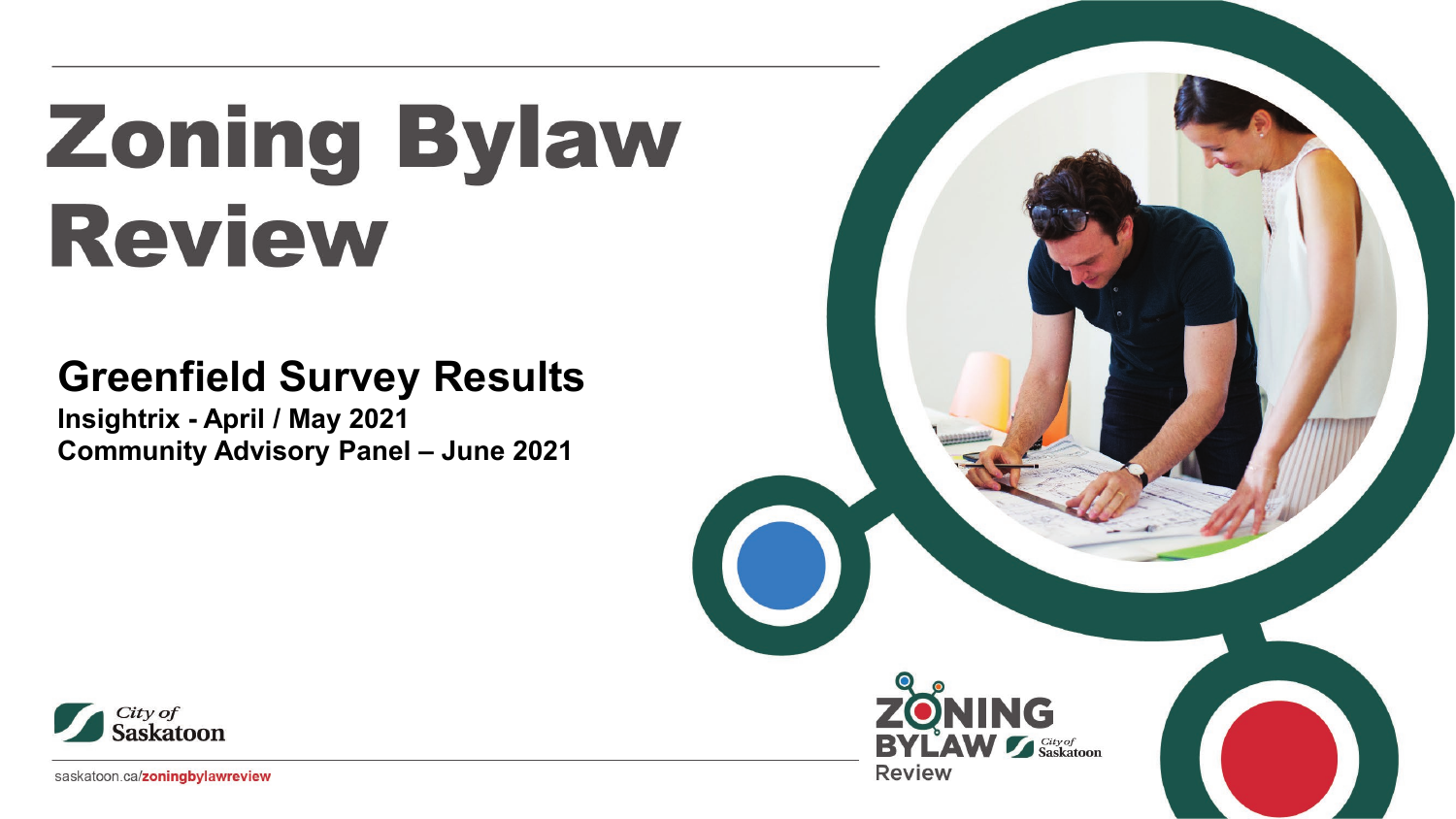# **GREENFIELD SURVEY**

In the Spring of 2021, on behalf of the City of Saskatoon, Insightrix undertook a survey of Greenfield neighbourhood residents to gain perspectives on development in these neighbourhoods.

The same survey questions were shared with the Citizen Advisory Panel for their perspectives.

This document provides the results of these surveys.



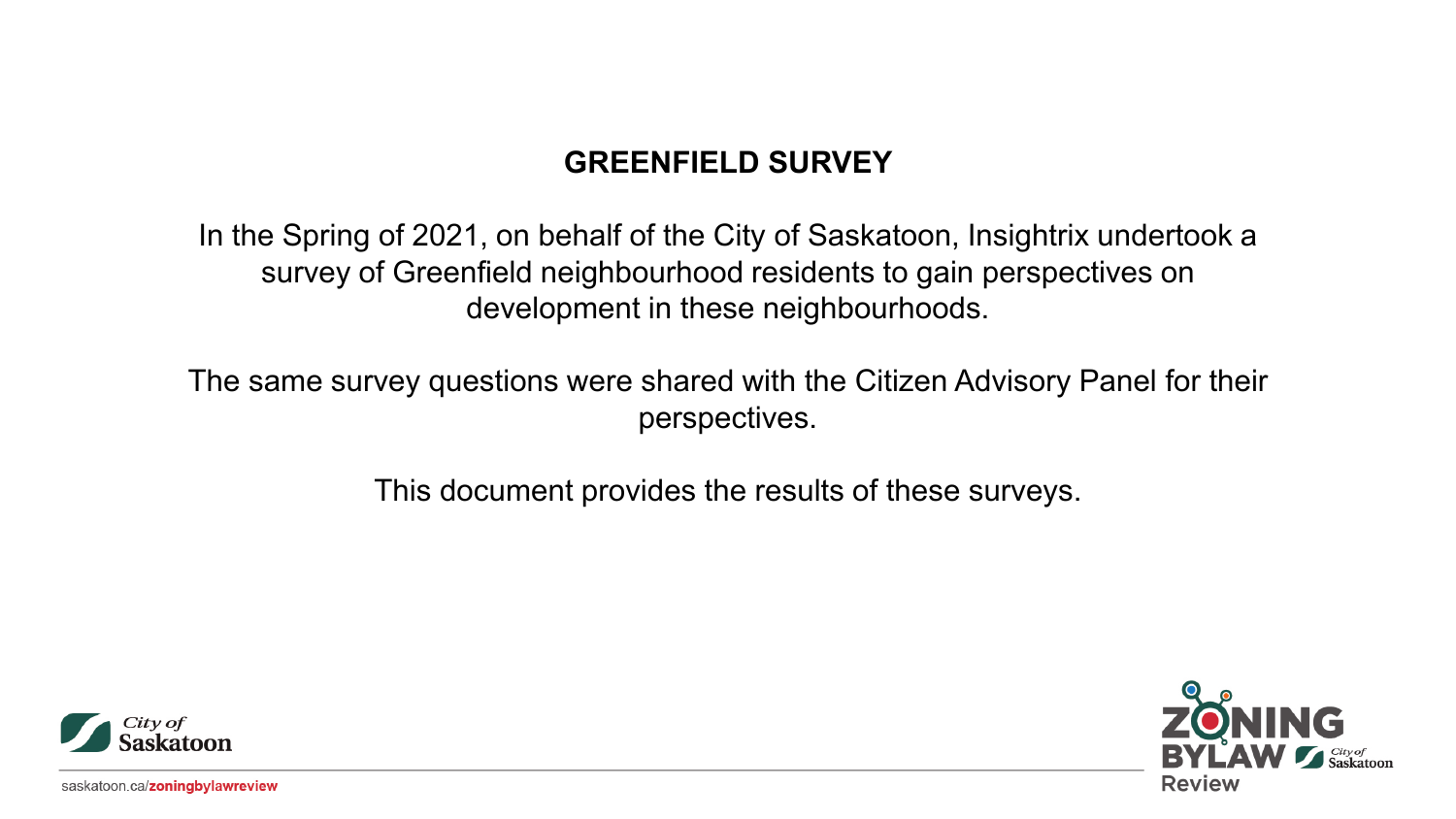# **NEIGHBOURHOOD BREAKDOWN**

#### 373 Respondents

#### Neighbourhood Breakdown

|                        | Population   | % of Total     |               |
|------------------------|--------------|----------------|---------------|
|                        | 2019         | Neighbourhoods | $\frac{0}{0}$ |
|                        | <b>Total</b> | Surveyed       | Respondents   |
| Aspen Ridge            | 508          | 1.1%           | 1%            |
| <b>Brighton</b>        | 907          | 1.9%           | 4%            |
| Evergreen              | 7,794        | 16.6%          | 15%           |
| <b>Hampton Village</b> | 8,670        | 18.5%          | 16%           |
| Kensington             | 2,446        | 5.2%           | 8%            |
| Rosewood               | 4,819        | 10.3%          | 10%           |
| Stonebridge            | 13,334       | 28.4%          | 27%           |
| Willowgrove            | 8,420        | 18.0%          | 18%           |

Note: The Insightrix survey is statistically significant.

#### **Insightrix Survey Community Advisory Panel Survey**

#### 304 respondents

Members of the Citizen Advisory Panel are residents who participate in regular online City surveys to provide input and ideas on improving City services.

57 respondents were from the same neighbourhoods as the Insightrix survey. The remaining respondents were from various neigbhourhoods in the City as well as outside City limits.

Results related to the Community Advisory Panel in this presentation are from *all* respondents.



saskatoon.ca/zoningbylawreview

City of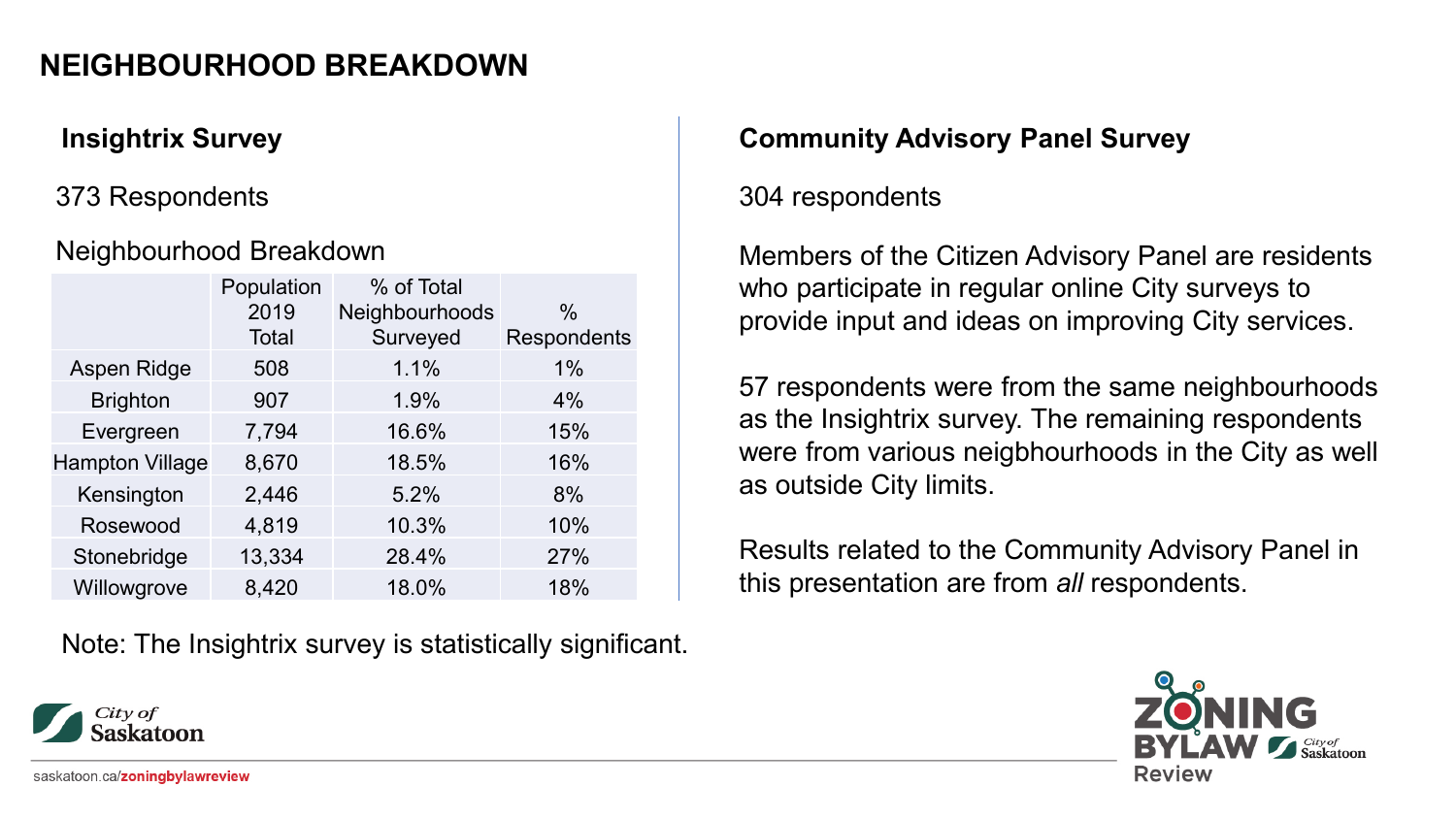# **RESPONDENTS WERE ASKED WHY THEY CHOOSE THAT NEIGHBOURHOOD**

(Insightrix Survey Results Only - Open Text Answer sorted by Admin)

Primary reasons for choosing their neighbourhood (more than 50 independent responses):

- new neighbourhood / growing community / family oriented
- style of home
- affordability

Other key reasons for choosing their neighbourhood (more than 25 independent responses):

- new build option
- parks and open space
- school
- ease of access to other parts of the City
- close to family and friends
- wanted to be in a specific area of the City
- safety

Other reasons provided included: close to work, option for a larger lot / house, rental options, accessibility, liked the area (quiet, pretty), parking



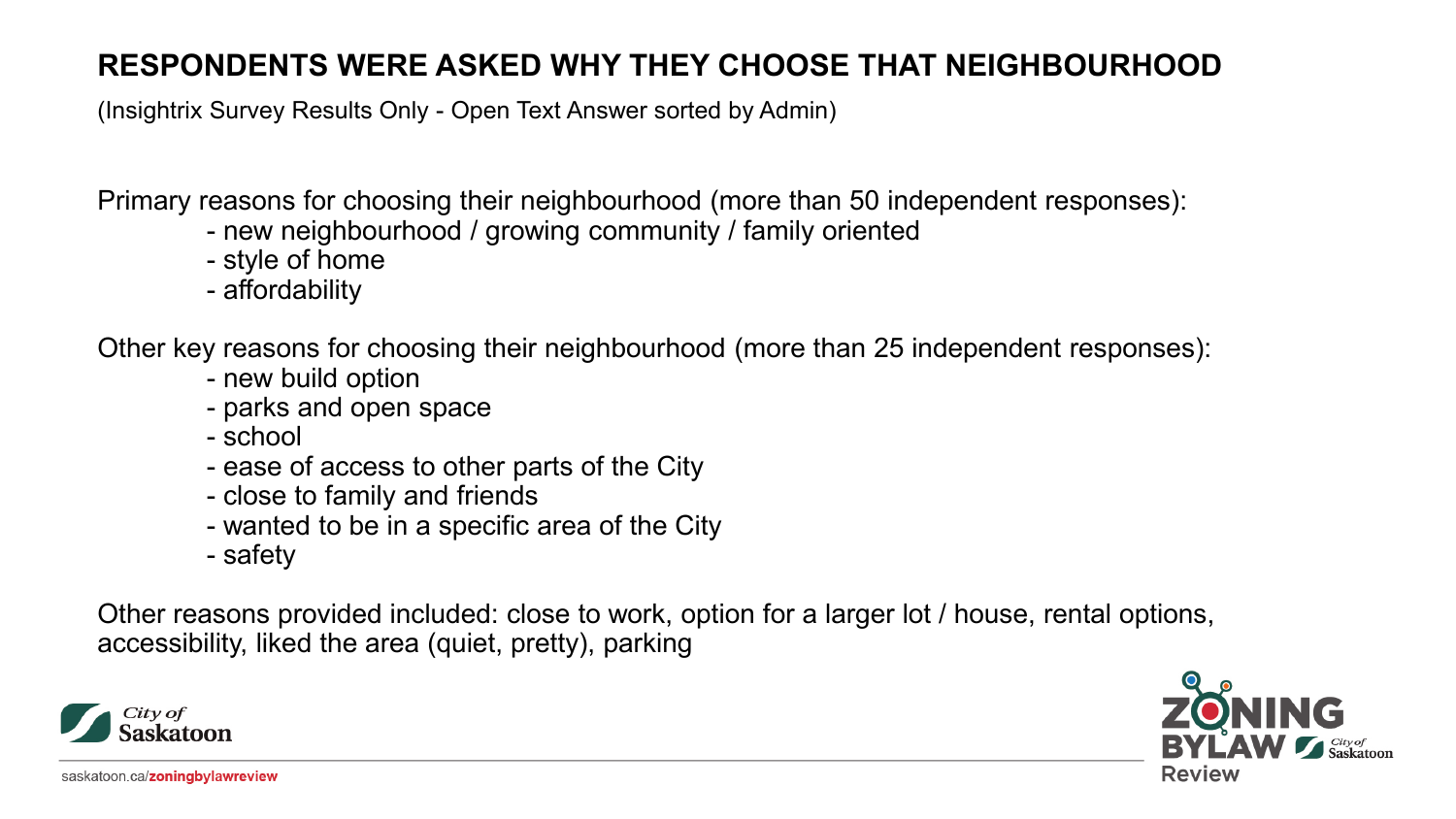# **RESPONDENTS WERE ASKED PERSPECTIVES ON VILLAGE CENTRES**

Some neighbourhoods have been designed with a "village centre", meant to be the "downtown" of the neighbourhood with small scale businesses, housing other than single-family, and meeting places within the neighbourhood for events and informal gatherings and may be located near parks and elementary schools.

These village centres have been built in Willowgrove, Evergreen, Rosewood, Hampton Village.



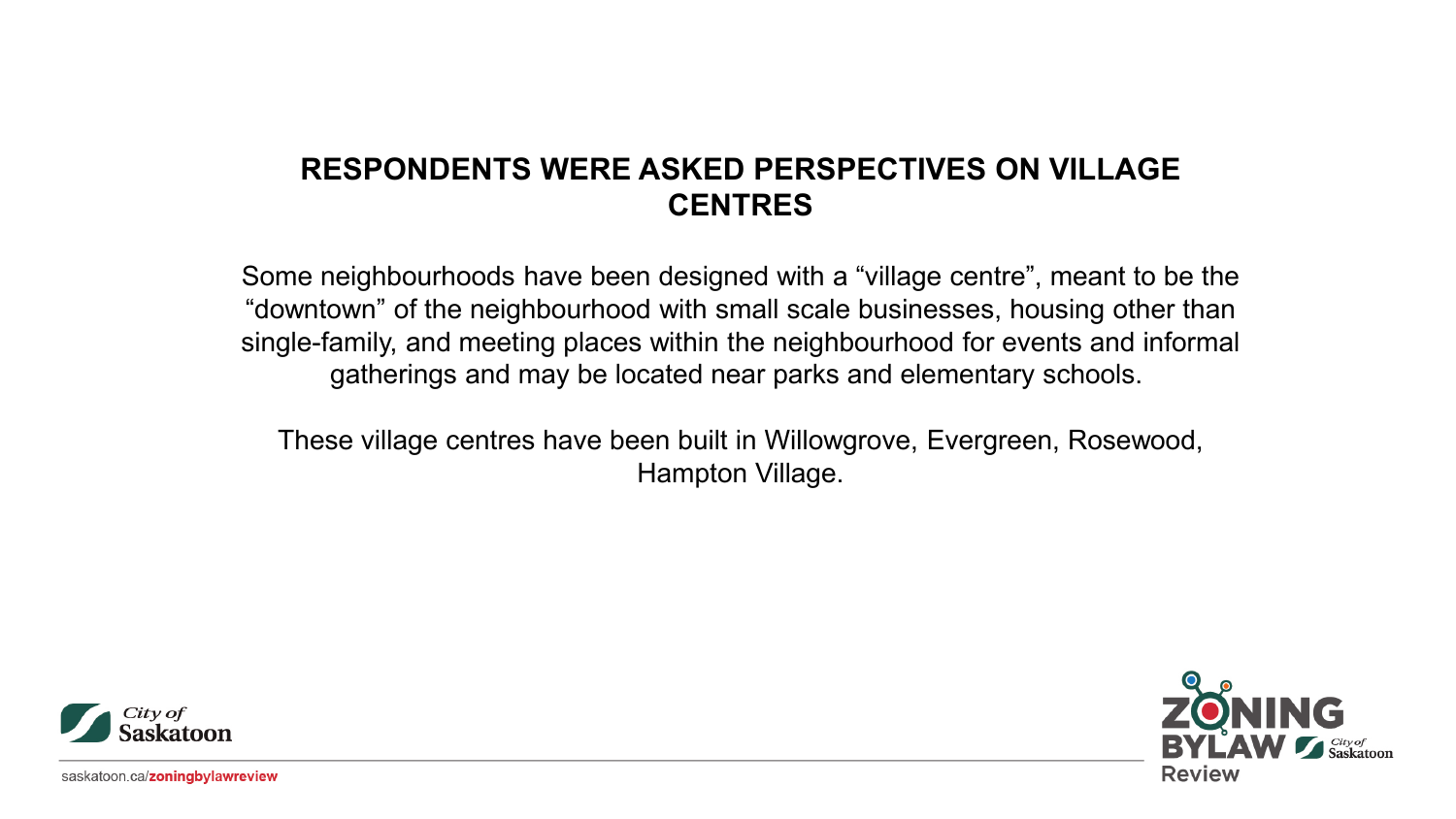#### **APPROPRIATE TYPES OF BUSINESSES WITHIN VILLAGE CENTRES**





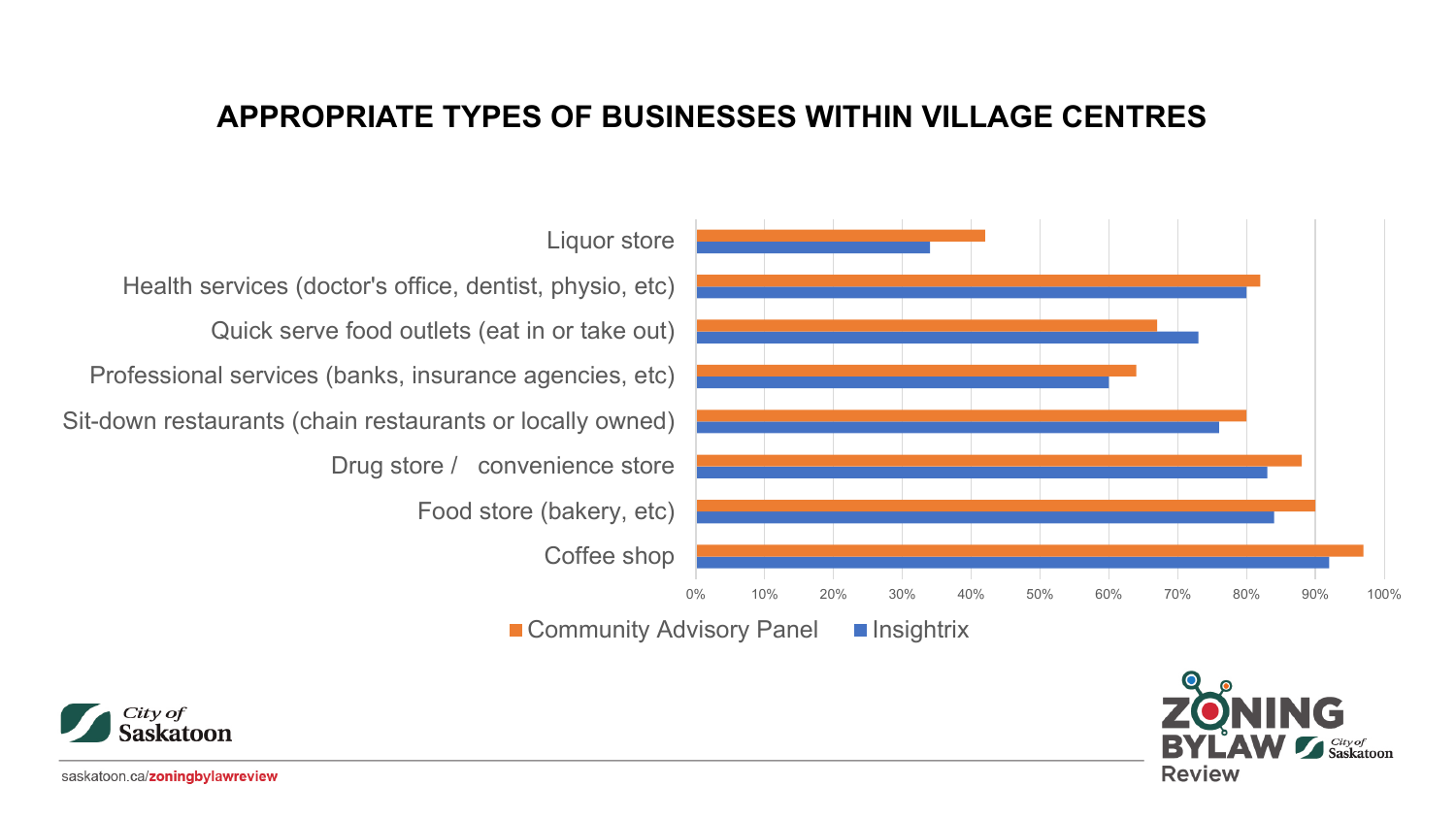# **WHAT TYPES OF BUSINESSES WOULD BE APPROPRIATE IN A VILLAGE CENTRE**

(Open Text Questions, Sorted by Admin, both surveys)

#### Highest Percentage of Responses

- 
- Health Care / Pharmacy  **Grocery Stores**
- 
- Restaurants  **Coffee Shop Professional Offices**
- Other popular recommendations included
	-
	- Small business  **Bakery**
	-
	- Convenience stores Hair Stylist / Barber / Salon / Spa
		-
	- Clothing Store  **Specialty Shops / Local Businesses**

Other recommendations included gyms, post office, gas station, liquor store, cannabis store, bar / pub.

Some respondents provided specific comments about what should NOT be permitted including restaurants, retail, big box, industrial uses, bar/pub, cannabis and liquor stores.



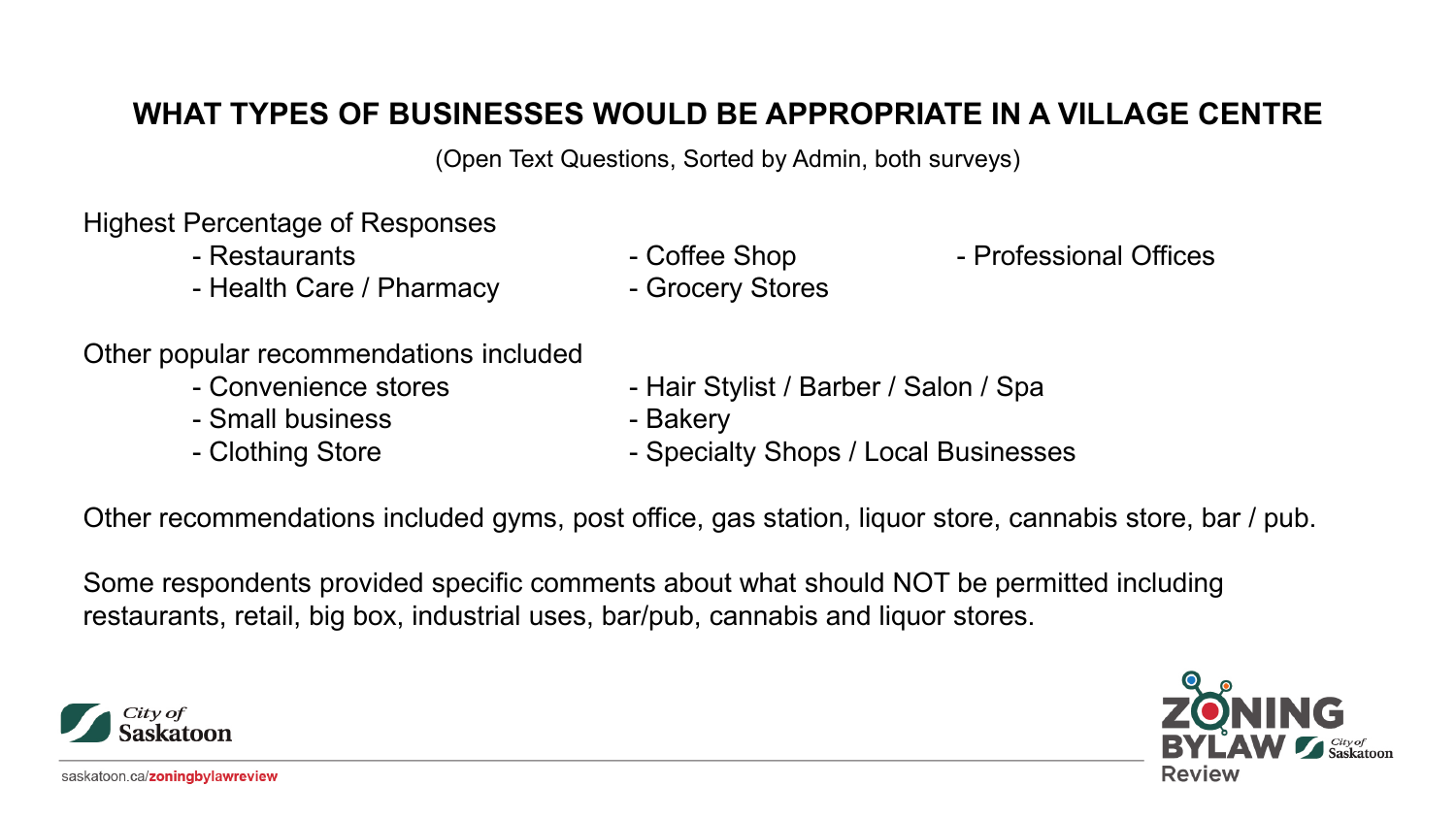#### **PREFERRED BUSINESS SIZE IN VILLAGE CENTRES**

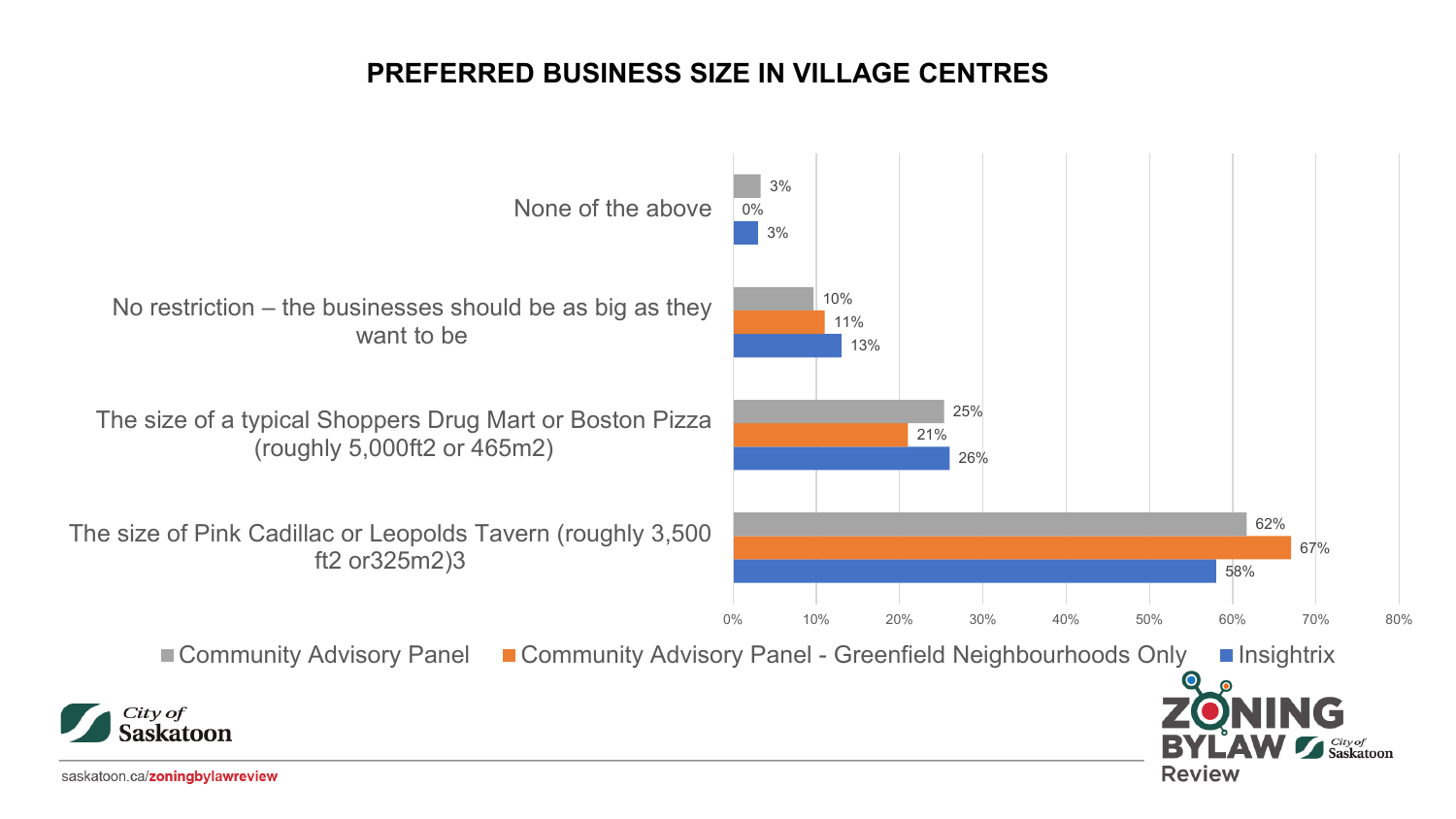# **BUILDINGS HEIGHT IN VILLAGE CENTRES**



■ Community Advisory Panel

■ Community Advisory Panel - Greenfield Neighbourhoods Only

**Insightrix** 

 $City of$ askatoon Respondents who supported no more than three stories stated:

- Keeps neighbourhood feel / character
- Do not support high rise type buildings
- Higher would make it feel like downtown
- Shadows / blocks view and sunlight
- Visually appealing / Esthetic
- Fewer parking issues / too conjested
- Less dense
- Human scale

Respondent who opposed no more than three stories stated:

- Combat spawl
- Increase density, allow for more housing
- Better use of land
- Environmental benefit of less sprawl
- Don't like limiting factors

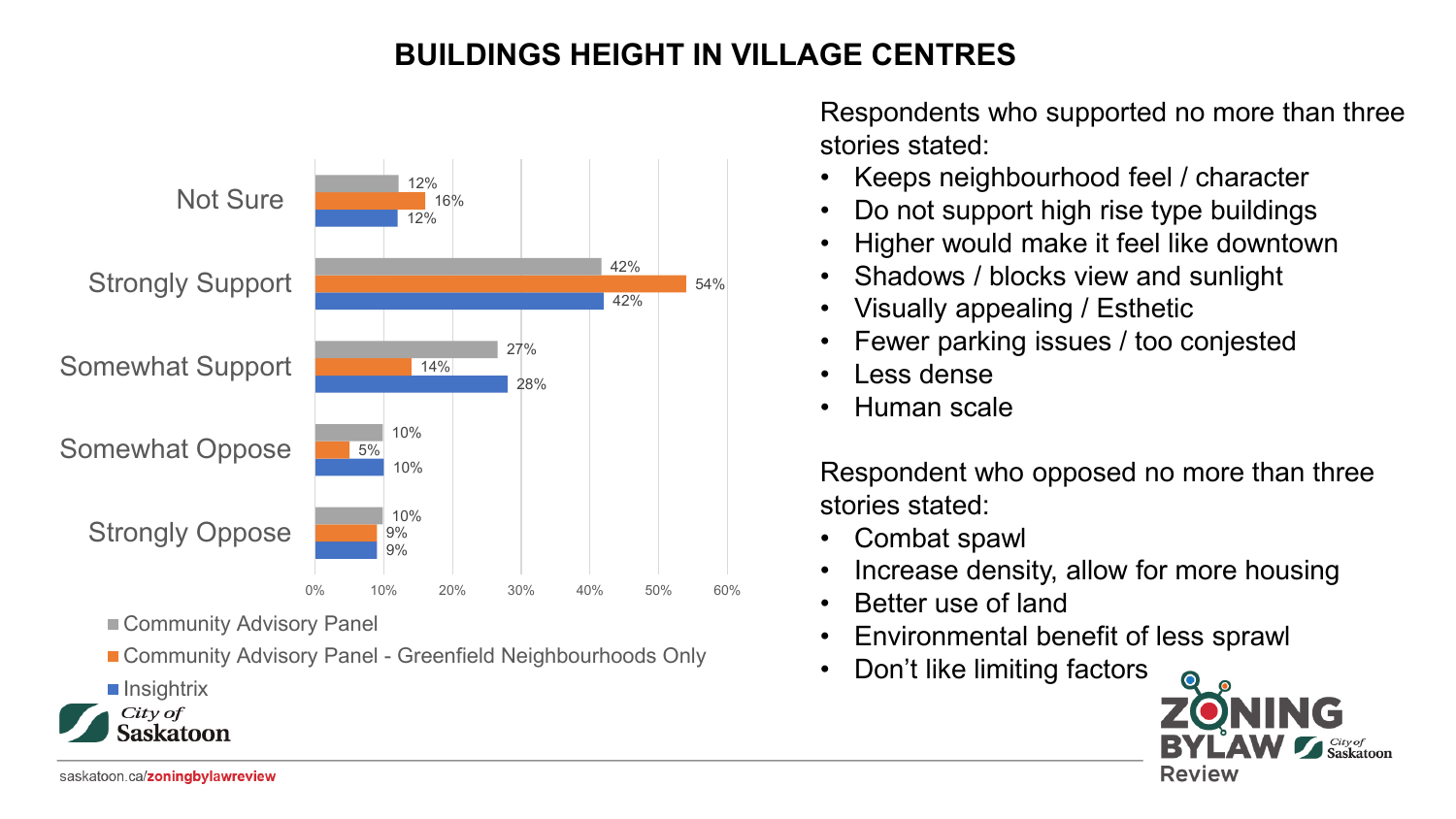# **VERTICAL MIXED USE IN VILLAGE CENTRES**

(Vertical mixed use is when there is main floor commercial /office and residential space above)

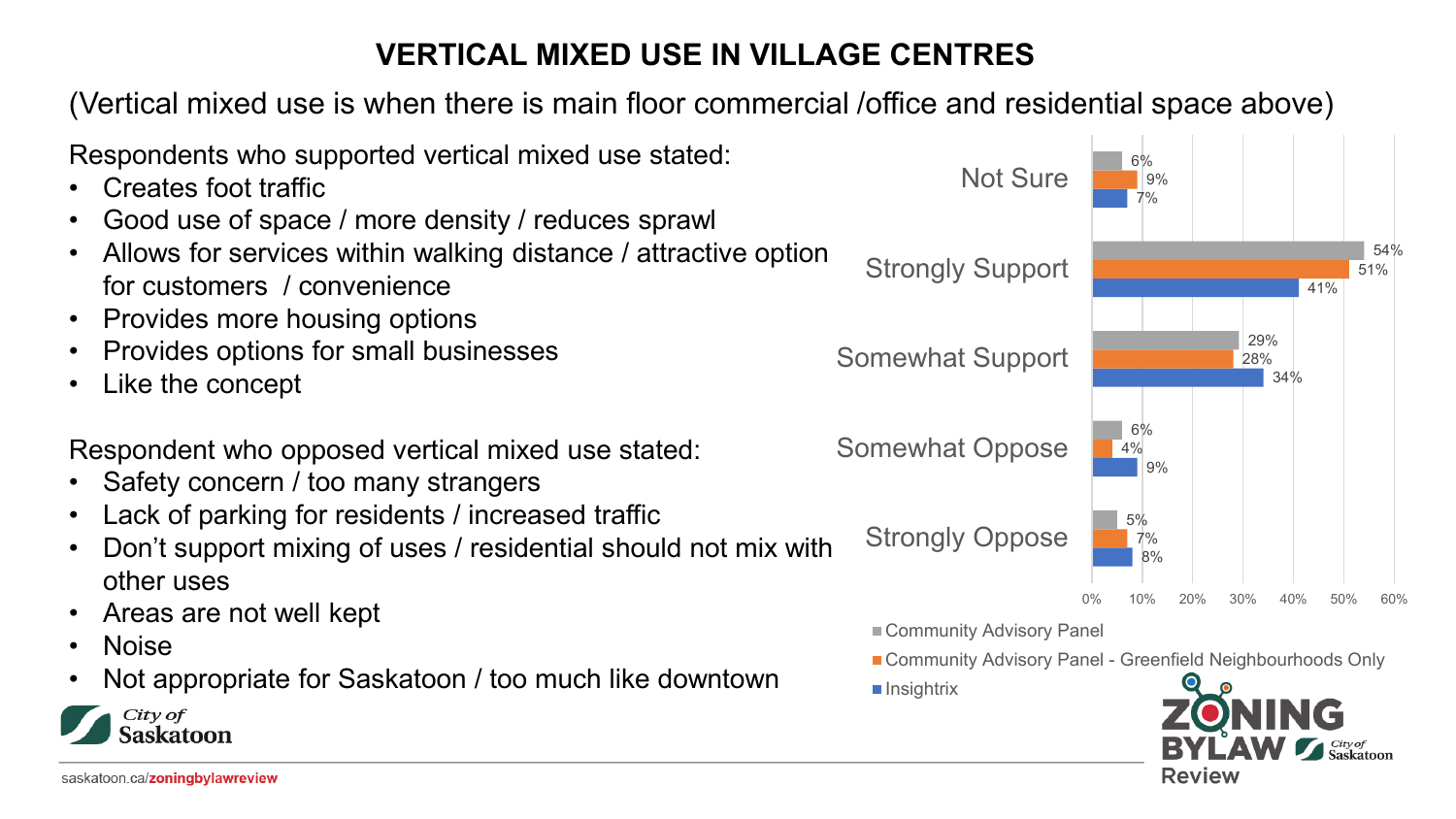# **HORIZONTAL MIXED USE IN VILLAGE CENTRES**

(Horizontal mixed use is when the main floor with commercial, office or residential units)

Respondents who supported horizontal mixed use stated:

- Convenience / walking distance / general community interaction
- Promotes business
- Provides variety / unique / options
- Efficient use of space / curb spawl
- Reduces need to drive / Accessibility
- Increases affordability
- Good use of space / more density / reduces sprawl

Respondent who opposed horizontal mixed use stated:

- Doesn't make sense to mix uses on the same level
- Not a good use of space / doesn't maximize land use
- Not a good design / ugly / strange concept
- Prefer vertical mixed use
- Lack of parking / too much noise / lack of privacy
- Security concerns / not safe for kids
- Residential uses should not be mixed with others / not on the main floor / Commercial traffic would get confused





Community Advisory Panel

■ Community Advisory Panel - Greenfield Neighbourhoods Only

■ Insightrix

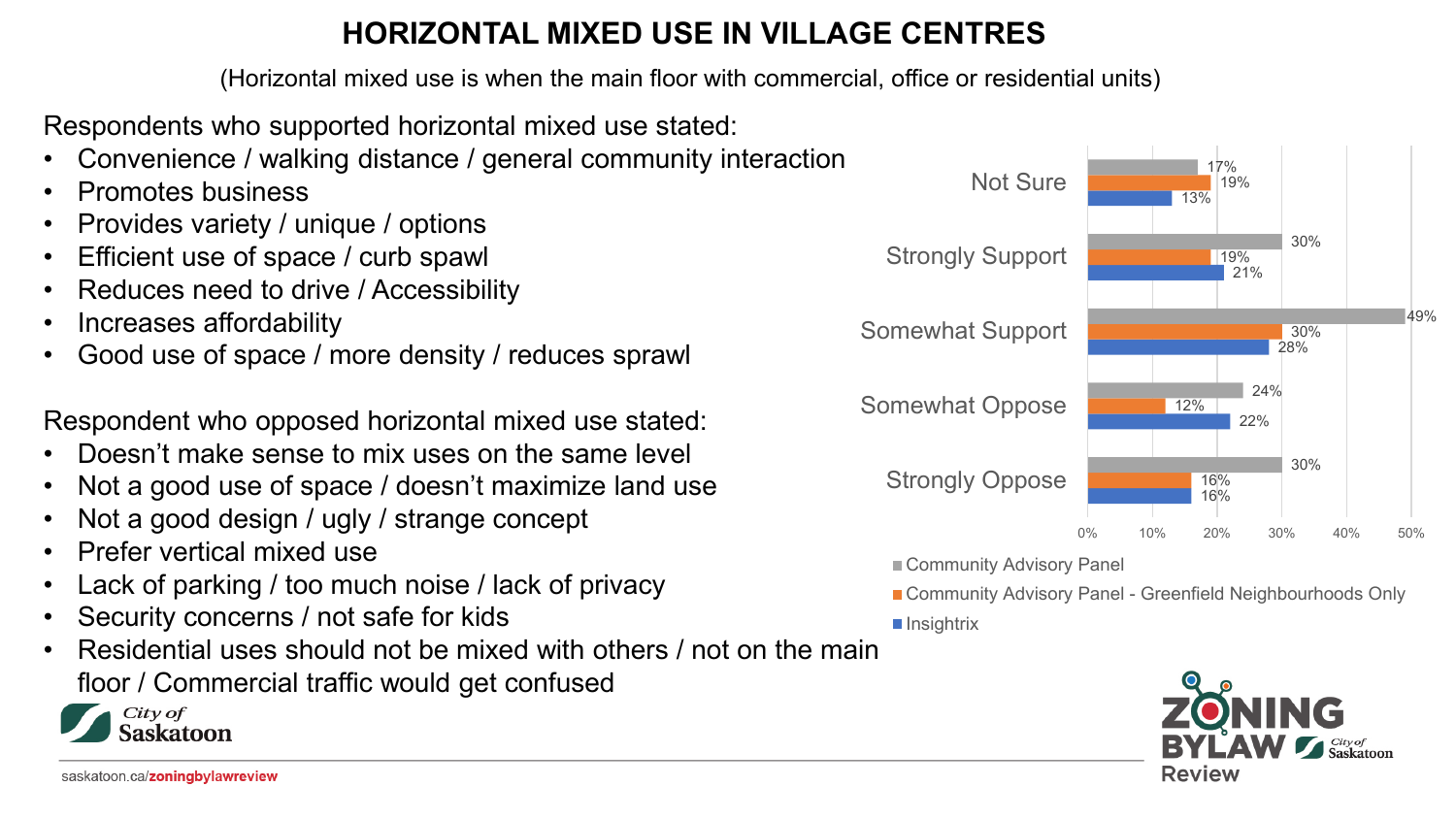## **SINGLE FAMILY HOMES**

# **GARAGE LOCATION WHERE THERE IS ACCESS TO A REAR LANE**

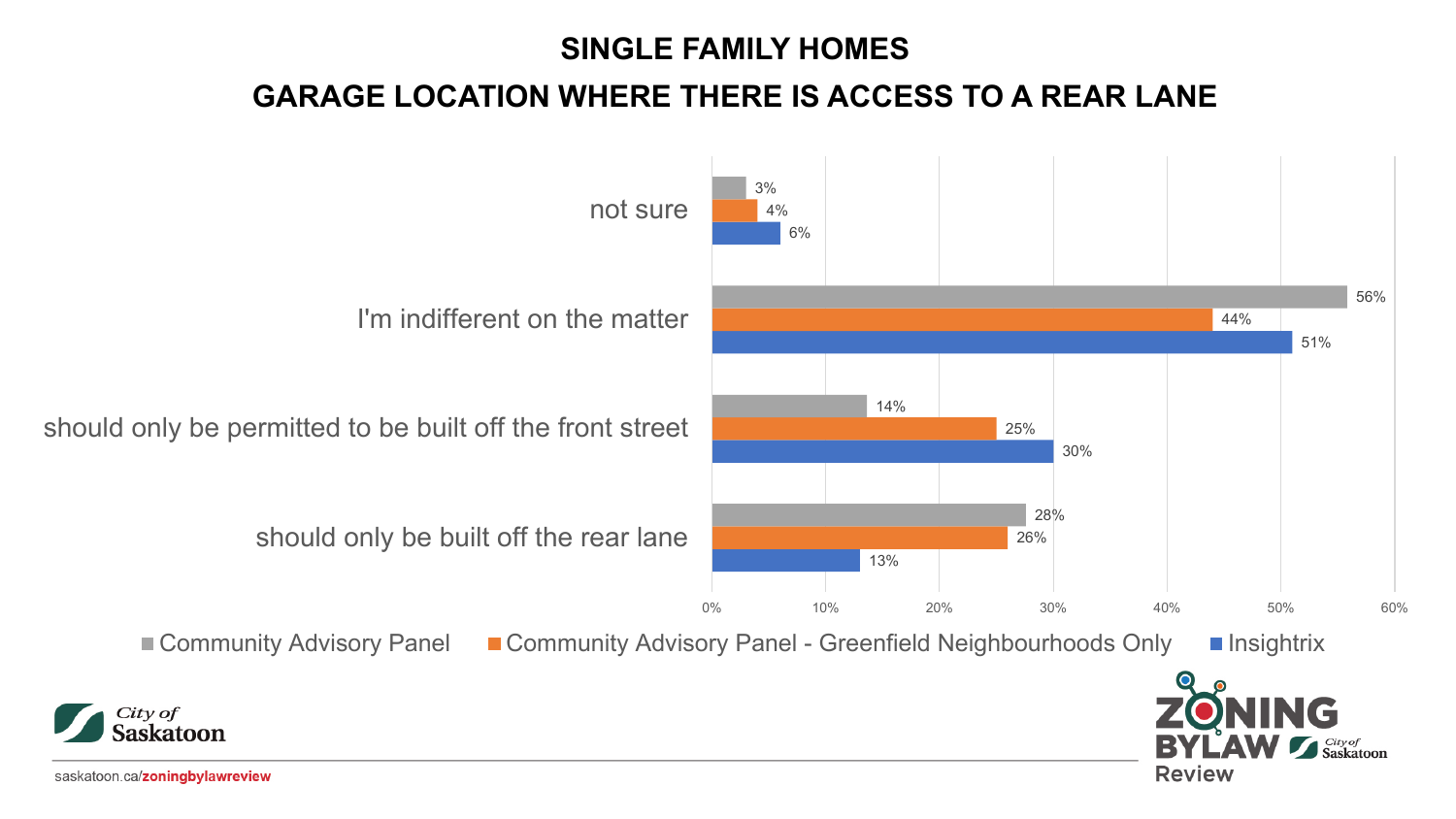# **TOWNHOMES**

# **GARAGE LOCATION WHERE THERE IS ACCESS TO A REAR LANE**



Community Advisory Panel

■ Community Advisory Panel - Greenfield Neighbourhoods Only

**Insightrix** 

City of askatoon

Respondents who were indifferent or indicated that driveways should be permitted in the front yard said:

- Both options are acceptable and it should be personal choice / Should depend on lot configuration
- Don't like lanes / lanes are unsafe or ugly
- Provides more options for parking / cars end up parking on the street
- Provides more space for the backyard
- Doesn't affect me
- Lanes should be for services

Respondents who indicated garages should only be built off the rear lane said:

- Garages are ugly
- Driveways should not be allowed on arterials
- More driveways provides for more potential pedestrian / vehicle conflicts / more pedestrian friendly
- Curb appeal / more space
- What would be the purpose of lanes if not for this?

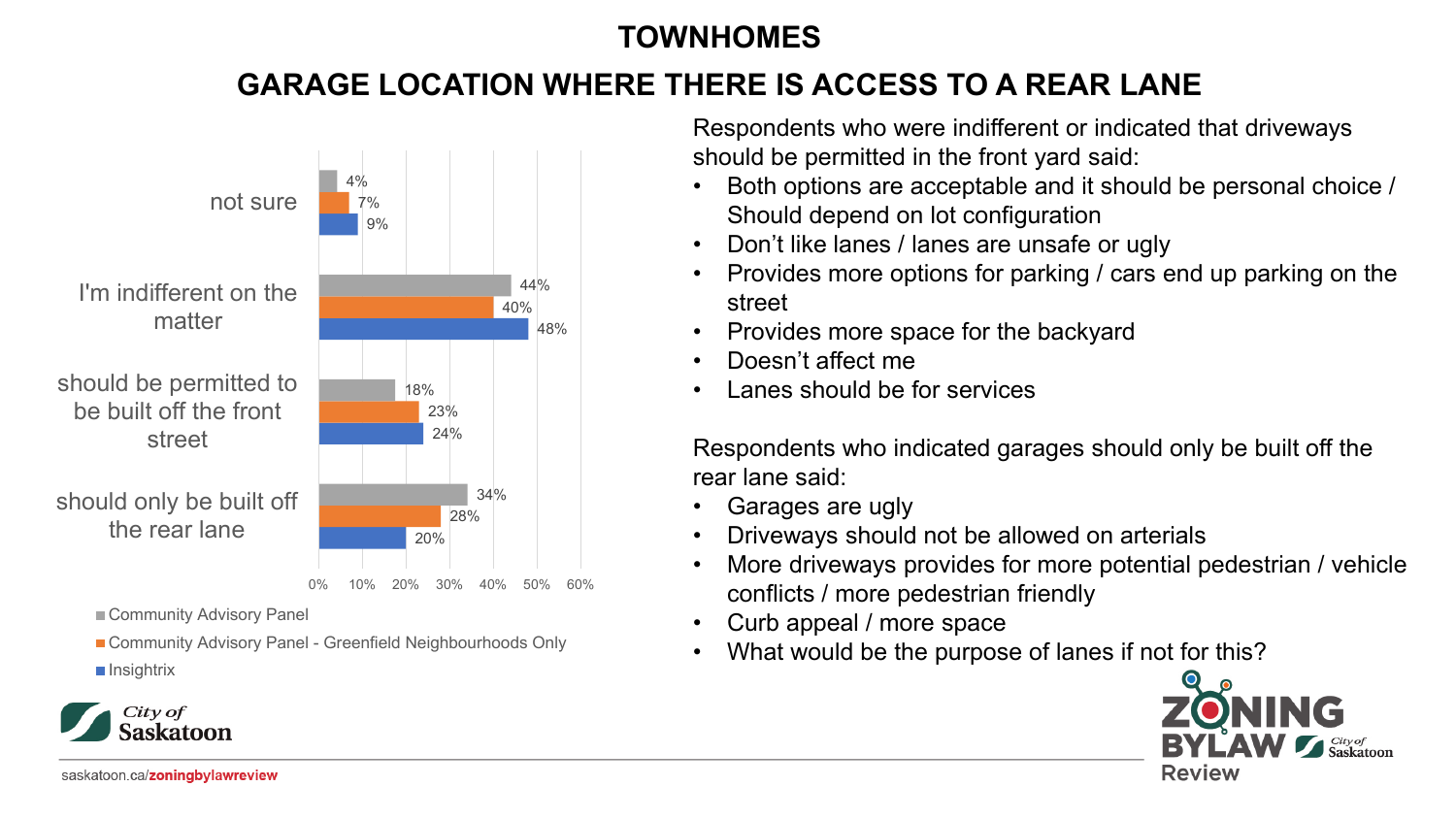# **WHERE AN ADJACENT PROPERTIES HAVE DIFFERENT BUILDING HEIGHTS**

I don't have an opinion on the matter

Buildings that back onto other properties should be the same height.

Buildings that are different heights should have a buffer of some sort (such as a street, lane or…

Buildings can be different heights regardless of how close they might be to other properties.

Community Advisory Panel

■ Community Advisory Panel - Greenfield Neighbourhoods Only

 $\blacksquare$  Insightrix





More than 50% of respondents preferred buildings that are different heights should have a buffer of some sort (street, lane, greenspace) for both surveys



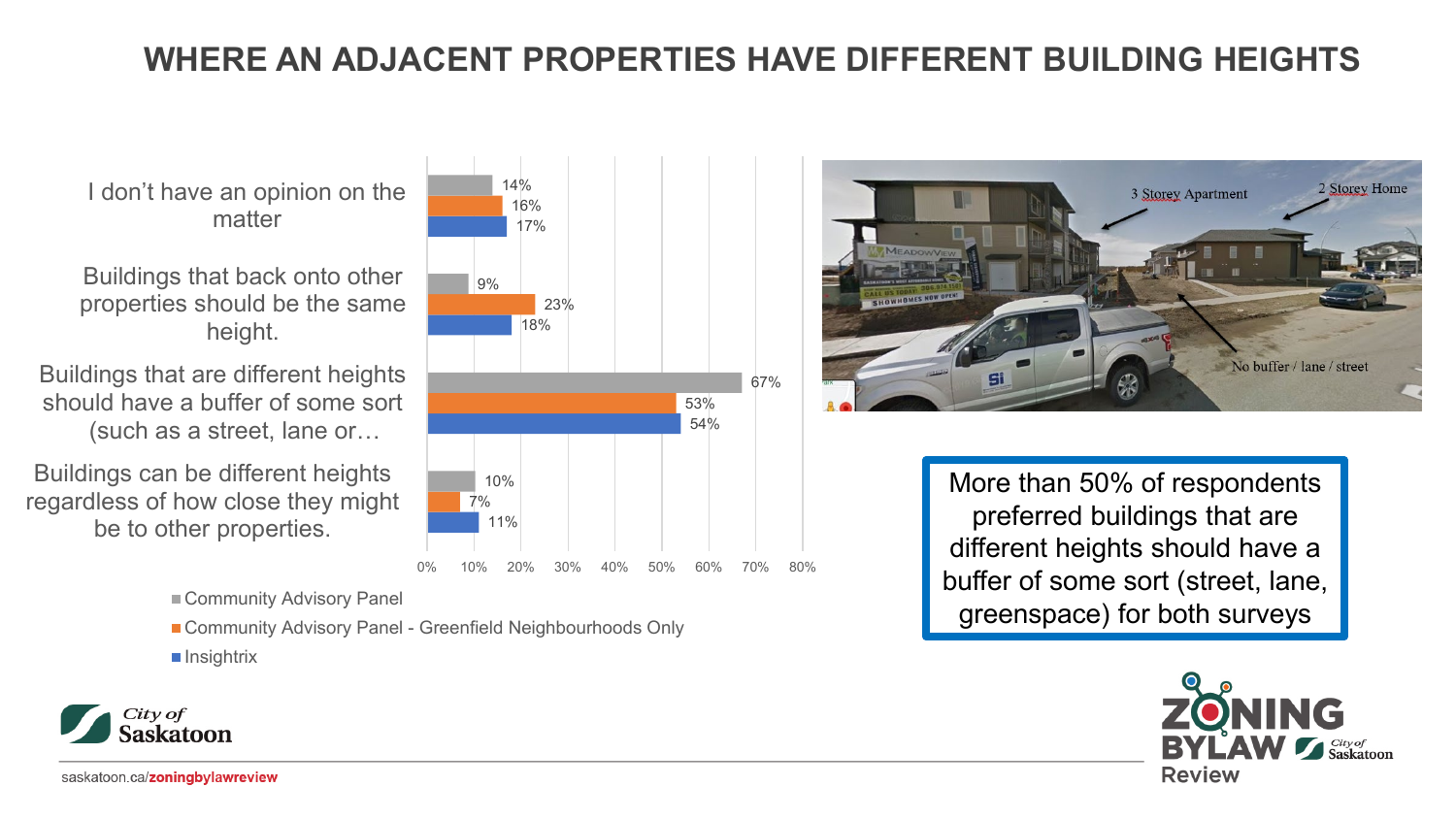# **LANDSCAPING PREFERENCES FOR COMMERCIAL, INDUSTRIAL, MIXED USE AND HIGHER DENSITY DEVELOPMENT**

18% 30% 14% 44% 40% 9% 40% I don't have an opinion on the matter Other options should be allowed such as xeriscaping Trees/shrubs only (do not change the requirements) Community Advisory Panel

■ Community Advisory Panel - Greenfield Neighbourhoods Only

 $\blacksquare$  Insightrix

City of askatoon

52% 51% 0% 10% 20% 30% 40% 50% 60% Respondents who preferred other options stated:

- Provides options for neighbourhoods / creativity / variety / diversity
- Environmentally friendly / natural
- Should be personal choice
- Less maintenance
- Reduces watering needs
- Preference for no trees

Respondents who preferred trees / shrubs only stated:

- Preference / other options do not look nice
- Trees add character / fits in better / uniformity
- There aren't enough trees
- Better option for our climate / other options not appropriate for Saskatoon
- Environmental / health benefit
- Provides for a quality of life

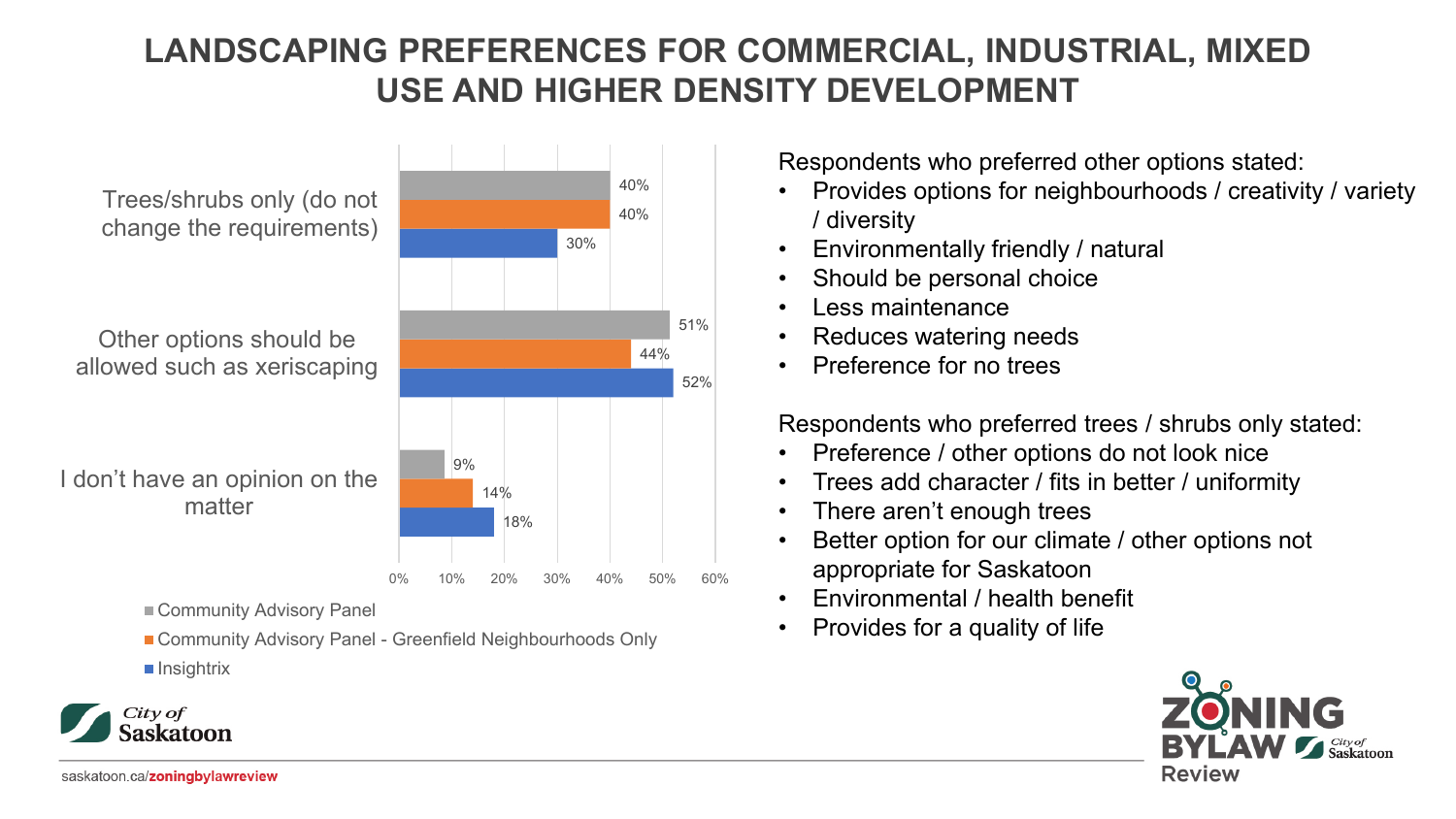#### Type of Home Respondent Lives In

| Type                            | <b>Insightrix</b> | <b>Community Advisory Panel</b> |
|---------------------------------|-------------------|---------------------------------|
| <b>Single Family Detached</b>   | 63%               | 81%                             |
| <b>Duplex</b>                   | 2%                | 2%                              |
| <b>Townhouse</b>                | $11\%$            | 6%                              |
| <b>Apartment or Condominium</b> | 24%               | 9%                              |

#### Number of People in the Home

| <b>Number of People</b>        | <b>Insightrix</b> | <b>Community Advisory Panel</b>   |  |
|--------------------------------|-------------------|-----------------------------------|--|
| Just me                        | 14%               | 13%                               |  |
| 2                              | 34%               | 50%                               |  |
| 3                              | 20%               | 15%                               |  |
| 4                              | 20%               | 13%                               |  |
| $5+$                           | 13%               | 7%                                |  |
| City of<br><b>Saskatoon</b>    |                   | <b>ZONING<br/>BYLAW Lassistem</b> |  |
| saskatoon.ca/zoningbylawreview |                   | <b>Review</b>                     |  |

saskatoon.ca/zoningbylawreview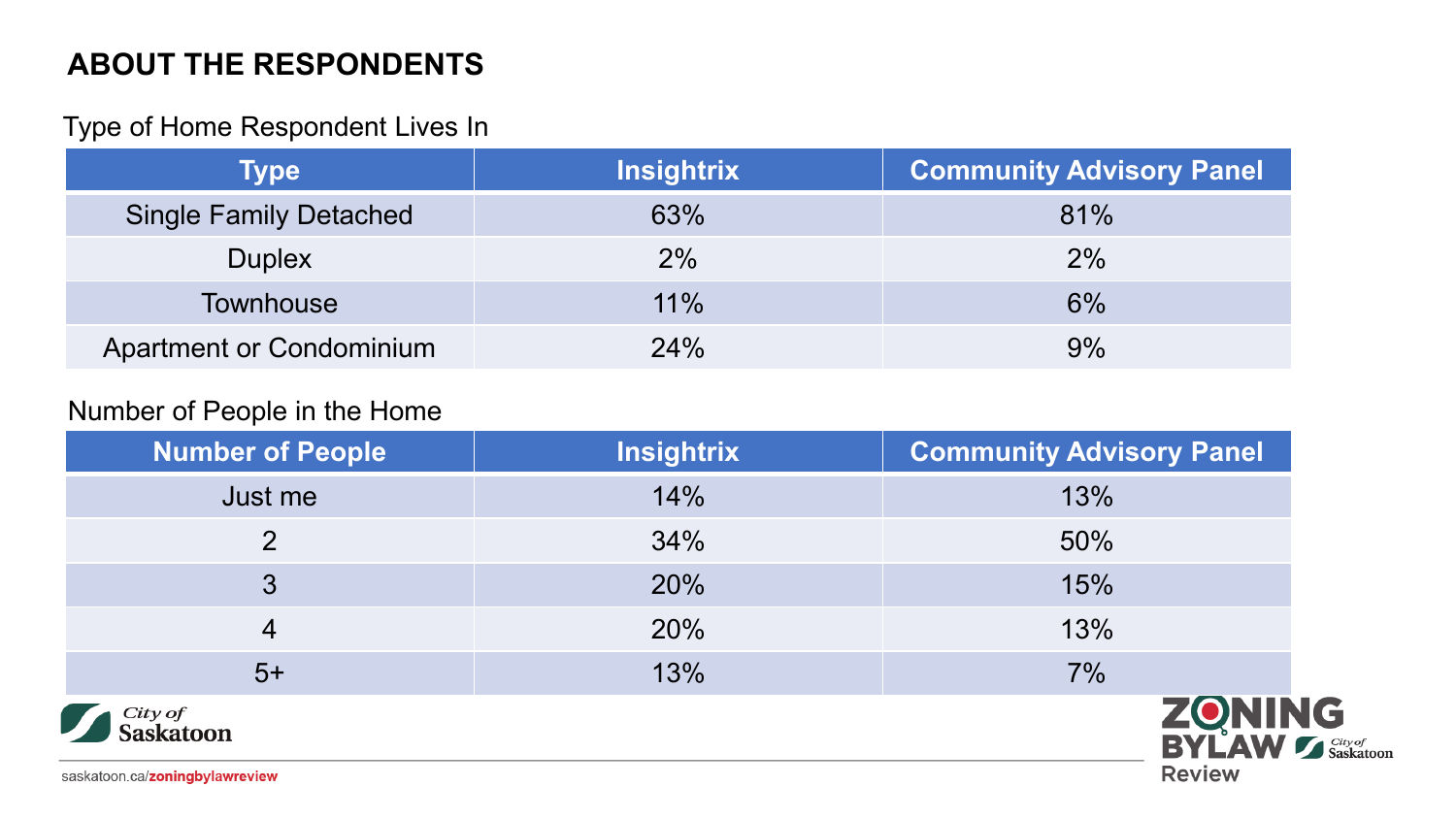| <b>Gender</b>     | <b>Insightrix</b> | <b>Community Advisory Panel</b> |
|-------------------|-------------------|---------------------------------|
| Female            | 54%               | 45%                             |
| <b>Male</b>       | 44%               | 50%                             |
| Non-Binary        | $1\%$             | $1\%$                           |
| Prefer Not To Say | 1%                | 3%                              |

| Age   | <b>Insightrix</b> | <b>Community Advisory Panel</b> |
|-------|-------------------|---------------------------------|
| 18-34 | 30%               | $7\%$                           |
| 35-54 | 42%               | 40%                             |
| $55+$ | 28%               | 52%                             |

| <b>Children Under 18?</b>                   | <b>Insightrix</b> | <b>Community Advisory Panel</b>                             |
|---------------------------------------------|-------------------|-------------------------------------------------------------|
| Yes                                         | 48%               | 26%                                                         |
| <b>No</b>                                   | 52%               | 59%                                                         |
| Saskatoon<br>saskatoon.ca/zoningbylawreview |                   | <b>EXITITY</b><br>BYLAW <b>S</b> Saskatoon<br><b>Review</b> |

saskatoon.ca/zoningbylawreview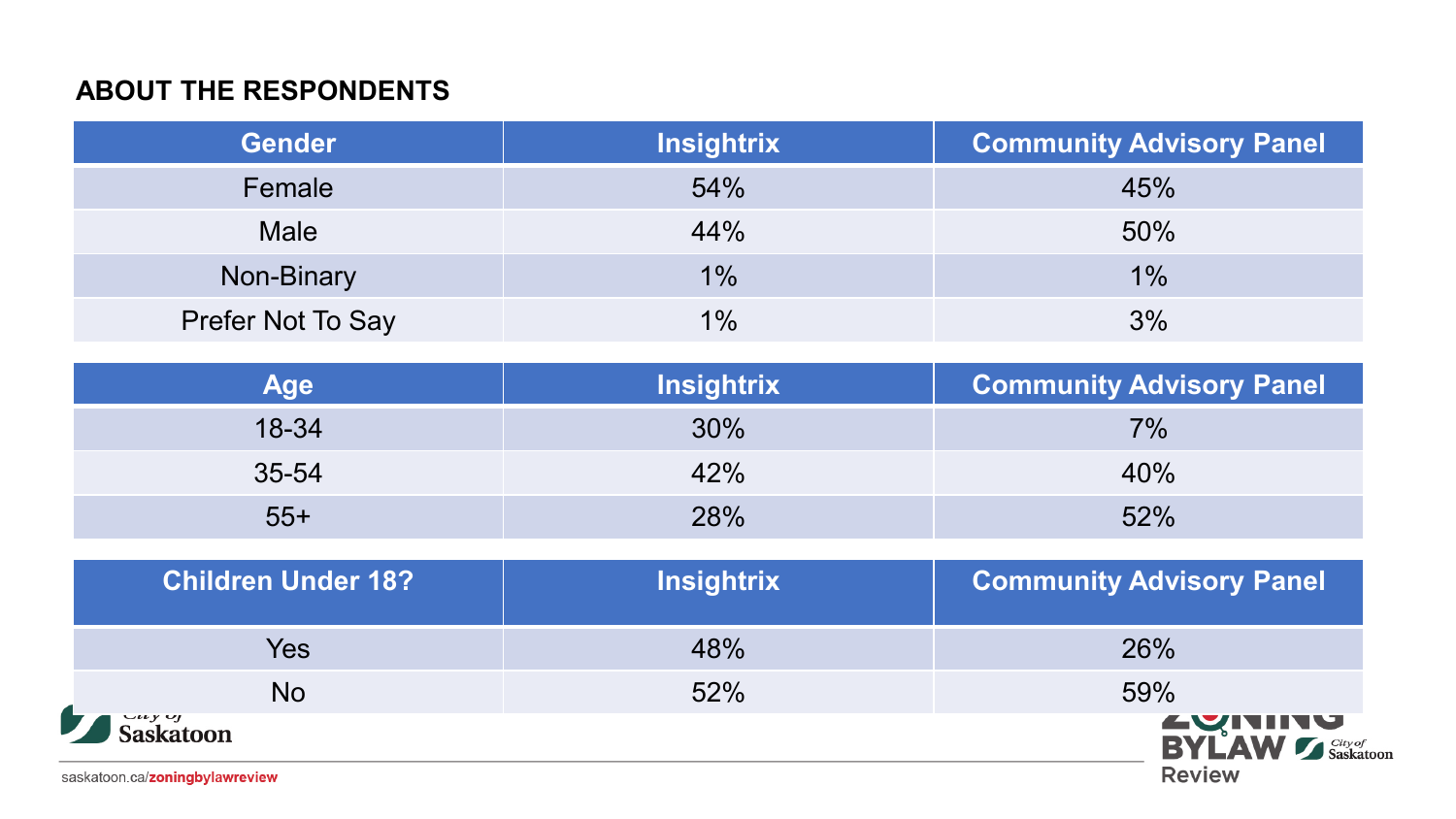| Do you self declare as an<br><b>Indigenous person?</b> | <b>Insightrix</b> | <b>Community Advisory Panel</b> |
|--------------------------------------------------------|-------------------|---------------------------------|
| Yes                                                    | $6\%$             | $2\%$                           |
| No                                                     | 90%               | 89%                             |
| Prefer not to say                                      | 5%                | 7%                              |

| Have you moved to Canada in<br>the part 5 years? | <b>Insightrix</b> | <b>Community Advisory Panel</b> |
|--------------------------------------------------|-------------------|---------------------------------|
| Yes                                              | $7\%$             | $1\%$                           |
| No.                                              | 92%               | 96%                             |
| Prefer not to say                                | 1%                | $0\%$                           |